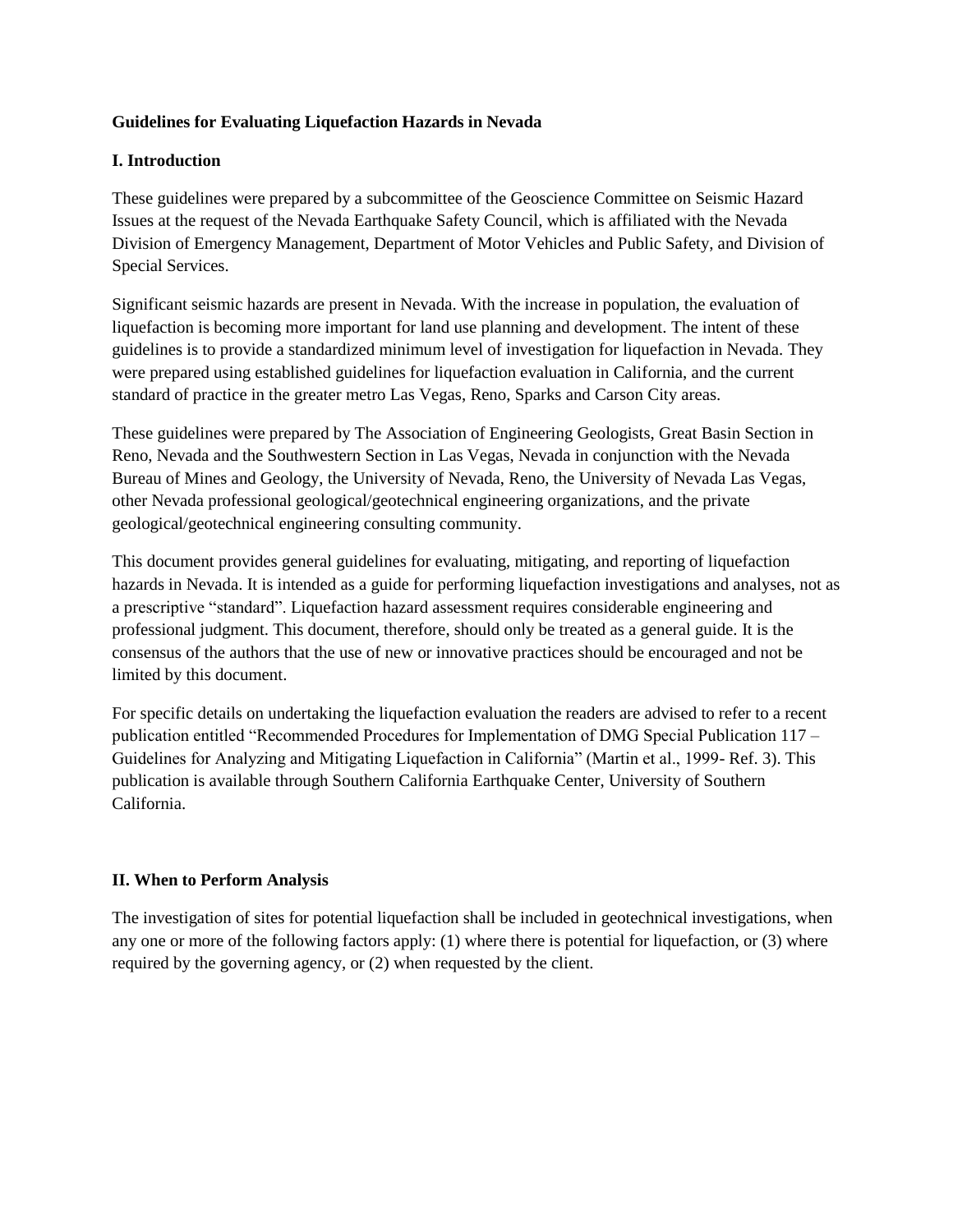### **III. Screening Investigations for Liquefaction Potential**

### **A. Introduction**

The purpose of screening investigations is to determine whether a given site has obvious indicators of a low potential for liquefaction failure (e.g., bedrock near the surface or deep ground water without perched water zones), or whether a more comprehensive field investigation is necessary to determine the potential for damaging ground displacements during earthquakes.

# **B. Screening Investigations for Liquefaction Hazards should address the Following Basic Questions:**

### 1. Are potentially liquefiable soil types present?

The vast majority of liquefaction hazards are associated with saturated sandy and silty soils of low plasticity and density. Cohesive soils with clayey content (particle size  $< 0.005$  mm) greater than 15% are generally not considered susceptible to soil liquefaction. Liquefaction typically occurs in cohesionless sands, silt, and fine-grained gravel deposits of Holocene to late Pleistocene age in areas where the ground water is shallow than about 50 feet. Some gravelly soils are vulnerable to liquefaction if encapsulation by impervious soils prevents rapid dissipation of seismically induced pore pressure.

2. If present, are the potentially liquefiable soils saturated or might they become saturated?

In order to be susceptible to liquefaction, potentially liquefiable soils must be saturated or nearly saturated. Preliminary analysis of hydrologic conditions such as current, historical and potential future depth(s) to subsurface water should be undertaken. Current groundwater level data, including perched water tables, may be obtained from permanent wells, driller's logs, and exploratory borings. Historical groundwater data can be found in reports by various government agencies, although such reports often provide information only on water from production zones and ignore shallower water.

3. Are the potentially liquefiable soils relatively shallow?

In general, liquefaction hazards are most severe in the upper 50 feet of the surface, but on a slope near a free face or where deep foundations go beyond that depth, liquefaction potential should be considered at greater depths. (Note that for site response characterization, the shear wave velocity of a potentially liquefiable deposit is characterized to a greater depth.)

4. Does the geometry of potentially liquefiable soils pose significant risks that require further investigation?

Thick deposits of liquefiable soils require further investigation. Additionally, relatively thin seams of liquefiable soils, if laterally continuous over sufficient area, can represent potentially hazardous planes of weakness and sliding, and may thus pose a hazard with respect to lateral spreading and related ground displacements.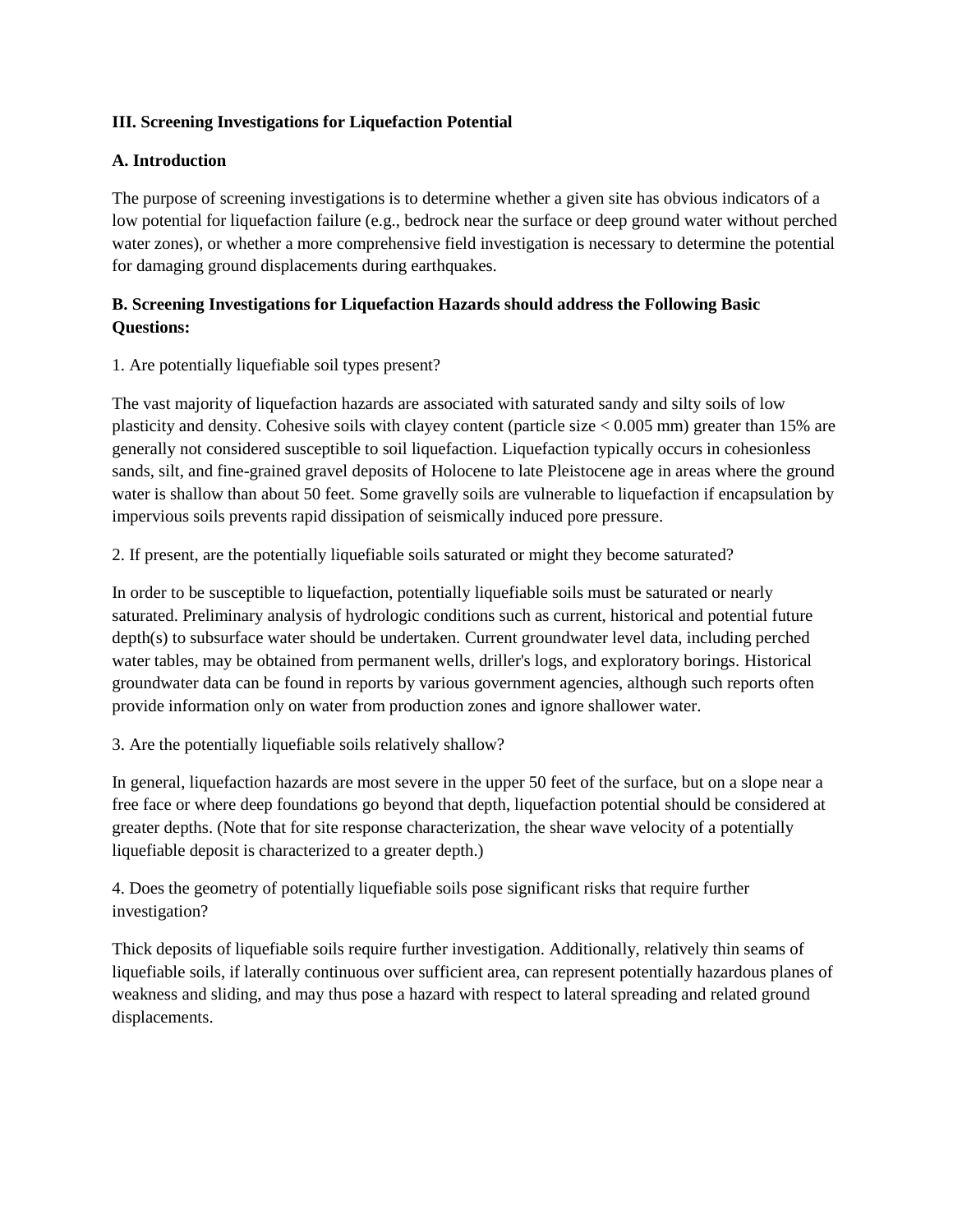## **IV. Evaluation of Liquefaction Resistance**

Liquefaction investigations are best performed as part of a comprehensive investigation as outlined below. These Guidelines are to promote uniform evaluation of the resistance of soil to liquefaction.

#### **A. Detailed Field Investigation**

1. Engineering Geologic Investigations

The engineering geologic investigations should include relative age, soil classification (percentage of fines passing the #200 sieve and Plastic Index), three-dimensional distribution, and general nature of exposures of earth materials within the area. Surficial deposits should be described in terms of their general characteristics (including environment of deposition) and their relationship to present topography and drainage. Due care should be exercised in interpolating or extrapolating subsurface conditions. Engineering geologic investigations should determine:

a. The presence, soil type, gradation, and distribution (including depth) of unconsolidated deposits;

b. The age of unconsolidated deposits, especially for Quaternary Period units (both Pleistocene and Holocene Epochs);

c. Zones of flooding or historic liquefaction; and,

d. The groundwater level to be used in the liquefaction analysis based on data from well logs, boreholes, monitoring wells, geophysical investigations, or available maps.

# 2. Geotechnical Field Investigation

The vast majority of liquefaction hazards are associated with sandy and/or silty soils. For such soil types, there are currently two widely accepted approaches available for quantitative evaluation of the soil's resistance to liquefaction. These are: (a) correlation and analyses based on in-situ Standard Penetration Test (SPT) (ASTM D1586-92) data (see Ref. 3 for details), and (b) correlation and analyses based on insitu Cone Penetration Test (CPT) (ASTM D3441-94) data. Both methods have relative advantages and disadvantages (see Table 1 below). Although either method will suffice for certain site conditions, there is considerable advantage to using them jointly. Another valid approach is the shear wave velocity based liquefaction hazard evaluation (Youd and Idriss, 1997; Andrus, et al. 1999).

# 3. Geotechnical Laboratory Testing

Laboratory testing is recommended for determining grain size distribution (particularly the fines content [percent passing the #200 sieve]), plasticity, unit weight, and moisture content of potentially liquefiable layers. Note that the moisture content of a sample taken below the water table can be used to assess the in-situ void ratio and thereby density.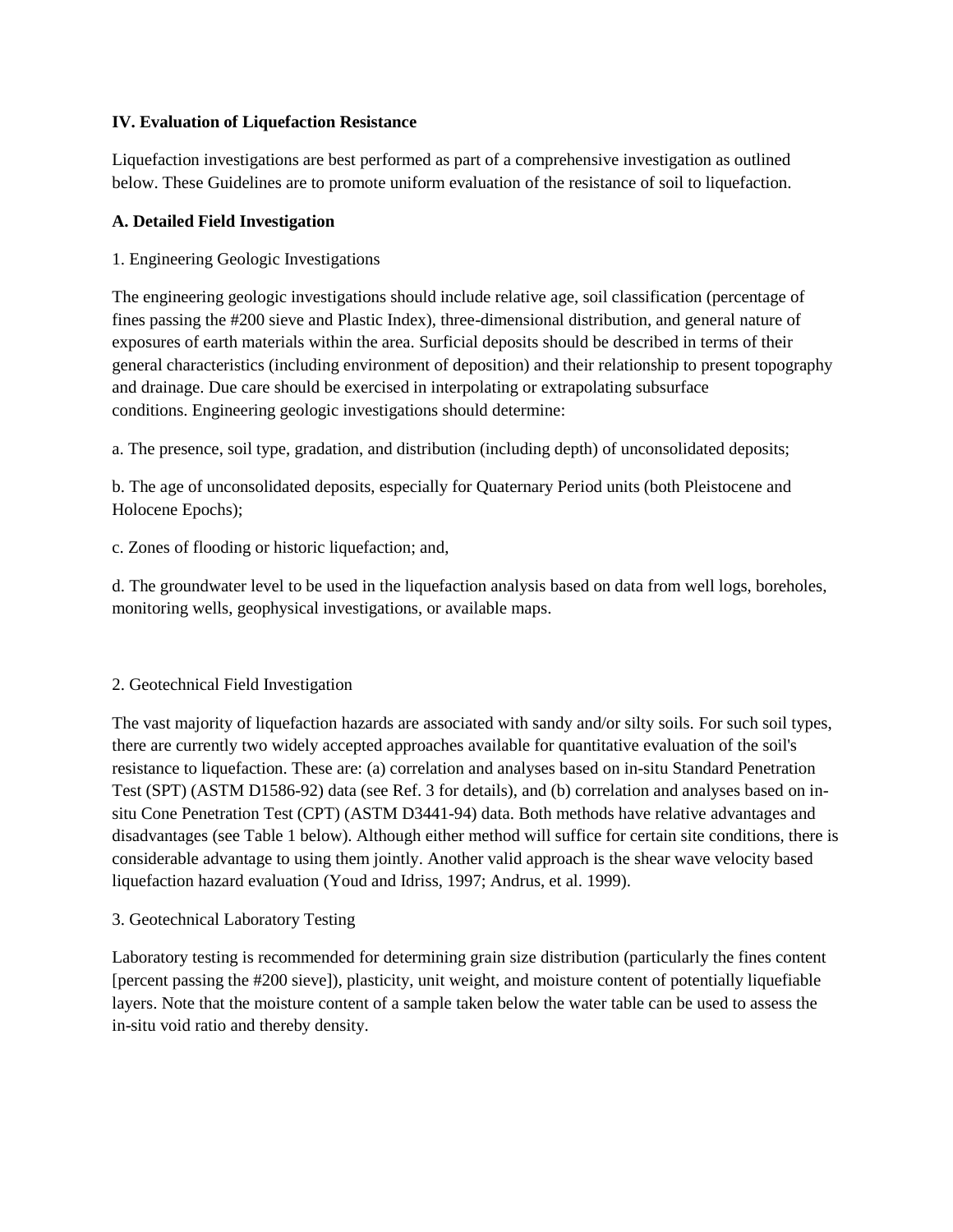#### **Table 1: Relative Merits of SPT and CPT**

| <b>SPT ADVANTAGES</b>                                                                                                                                                        | <b>CPT ADVANTAGES</b>                                                                                                                      |
|------------------------------------------------------------------------------------------------------------------------------------------------------------------------------|--------------------------------------------------------------------------------------------------------------------------------------------|
| A sample is retrieved. This permits identification of<br>soil type with certainty, and permits evaluation of<br>fines content (which influences liquefaction<br>resistance). | Continuous penetration resistance data is obtained<br>and so it is less likely to "miss" thin lenses and<br>seams of liquefiable material. |
| Liquefaction resistance correlation is based                                                                                                                                 | The CPT takes less time than the SPT since no                                                                                              |
| primarily on field case histories, and the vast                                                                                                                              | borehole is required.                                                                                                                      |
| majority of the field case history database is for in-<br>situ SPT data.                                                                                                     |                                                                                                                                            |
| <b>MAJOR DISADVANTAGE</b>                                                                                                                                                    | <b>MAJOR DISADVANTAGE</b>                                                                                                                  |
|                                                                                                                                                                              |                                                                                                                                            |
| The SPT provides only averaged data over discrete                                                                                                                            | The CPT provides poor resolution with respect to                                                                                           |
| increments. It does not distinguish data particular to                                                                                                                       | soil classification, and so usually requires some                                                                                          |
| thin inclusions (seams and lenses).                                                                                                                                          | complementary borings with samples to more                                                                                                 |
|                                                                                                                                                                              | reliably define soil types and stratigraphy.                                                                                               |

# **B. Evaluation of Potential Liquefaction Hazard**

For most common structures built using the Uniform Building Code (UBC), as a minimum a probabilistically derived peak ground acceleration with a 10% probability of exceedance in 50 years (i.e. 475-year return period) should be used when site-specific analyses are performed. The factor of safety for level ground liquefaction resistance has been defined as  $FS = CSRliq / CSRed$  where  $CSReg$  is the cyclic stress ratio generated by the anticipated earthquake ground motions at the site, and CSRliq is the cyclic stress ratio required to generate liquefaction (Seed and Idriss, 1982). A factor of safety in the range of about 1.1 is generally acceptable for single family dwellings, while a higher value in the range of 1.3 is appropriate for more critical structures. Furthermore, consequences of different liquefaction hazards vary. For example, hazards stemming from flow failure are often more disastrous than hazards from differential settlement. Table 2 provides general guidelines for selecting a factor of safety. This factor of safety assumes that high quality, site-specific penetration resistance and geotechnical laboratory data were collected, and that appropriate ground-motion data were used in the analyses. If lower factors of safety are calculated for some soil zones, then an evaluation of the level (or severity) of the hazard associated with potential liquefaction of these soils should be made.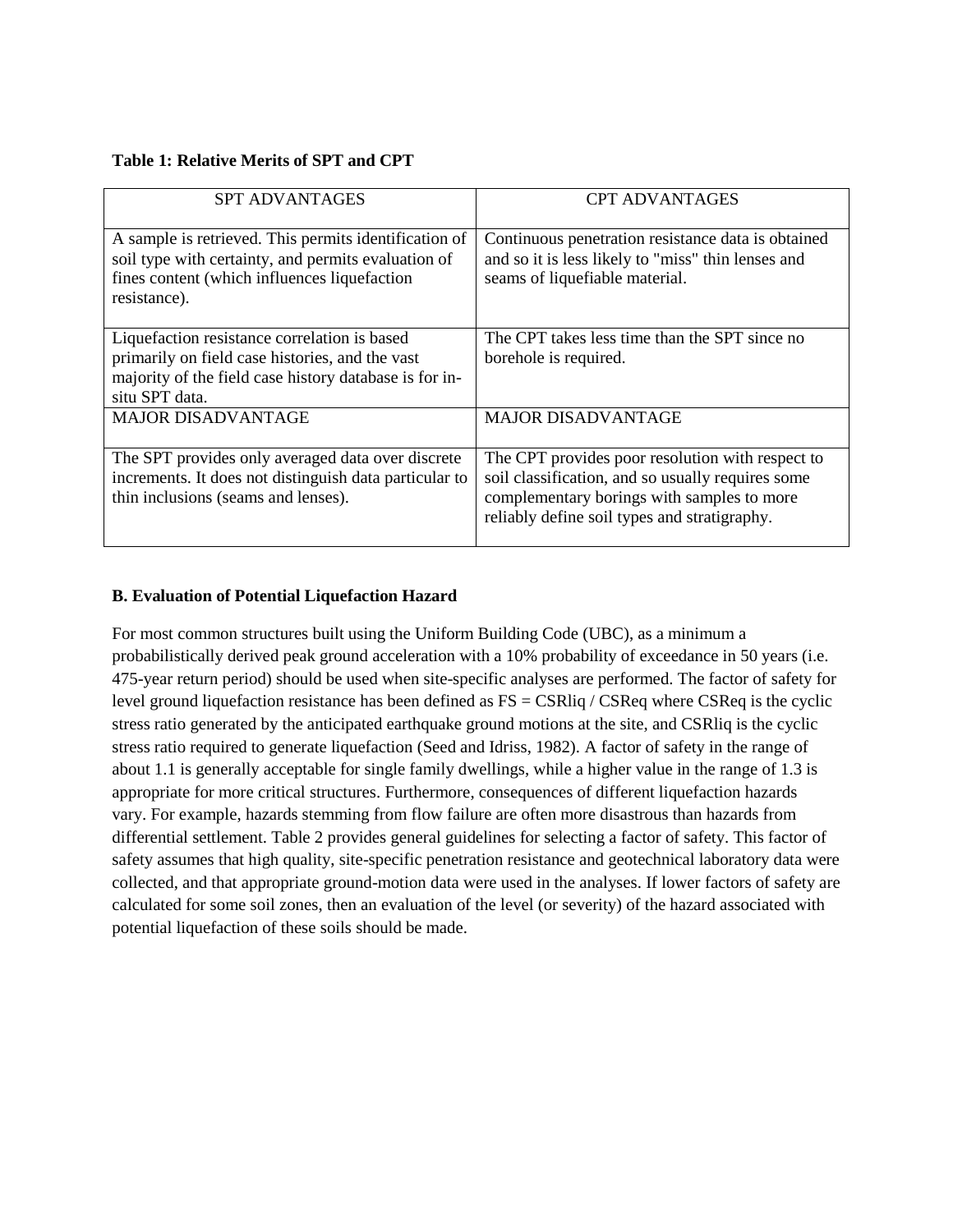### **Table 2: Factors of Safety for Liquefaction Hazard Assessment\***

|                                |                         | <b>Factor of Safety</b>       | <b>Factor of Safety</b>   |
|--------------------------------|-------------------------|-------------------------------|---------------------------|
| Consequence of<br>Liquefaction | $(N_1)_{60}$ Clean Sand | <b>Non Critical Structure</b> | <b>Critical Structure</b> |
|                                |                         |                               |                           |
| Settlement                     | $\leq15$                | $1.1\,$                       | 1.3                       |
|                                | $\leq 30$               | 1.0                           | 1.2                       |
|                                |                         |                               |                           |
| <b>Surface Manifestation</b>   | $\leq$ 15               | 1.2                           | 1.4                       |
|                                | $\leq 30$               | 1.0                           | 1.2                       |
|                                |                         |                               |                           |
| Lateral Spread                 | $\leq15$                | 1.3                           | 1.5                       |
|                                | $\leq 30$               | $1.0\,$                       | 1.2                       |

\* Developed based on guidelines given in Ref. 3

Such hazard assessment requires considerable engineering and professional judgment. The following is, therefore, only a guide. The assessment of potential liquefaction of soil deposits at a site must consider two basic types of hazard:

1. Translational site instability (sliding, edge failure, lateral spreading, flow failure, etc.) that may potentially affect all or large portions of the site; and

2. A more localized hazard at and immediately adjacent to the structures and/or facilities of concern (e.g., bearing failure, settlement, localized lateral movements).

As Bartlett and Youd (1995) have stated: "Two general questions must be answered when evaluating the liquefaction hazards for a given site:

1. 'Are the sediments susceptible to liquefaction?'; and

2. 'If liquefaction does occur, what will be the ensuing amount of ground deformation'?"

# **V. Mitigation of Liquefaction Hazards**

Mitigation should provide suitable levels of protection with regard to the two general types of liquefaction hazards previously discussed. The scope and type(s) of mitigation required depend on the site conditions present and the nature of the proposed project. Individual mitigation techniques may be used, but the most appropriate solution may involve using them in combination. For more details on the effectiveness of various mitigation techniques see Ref. 3.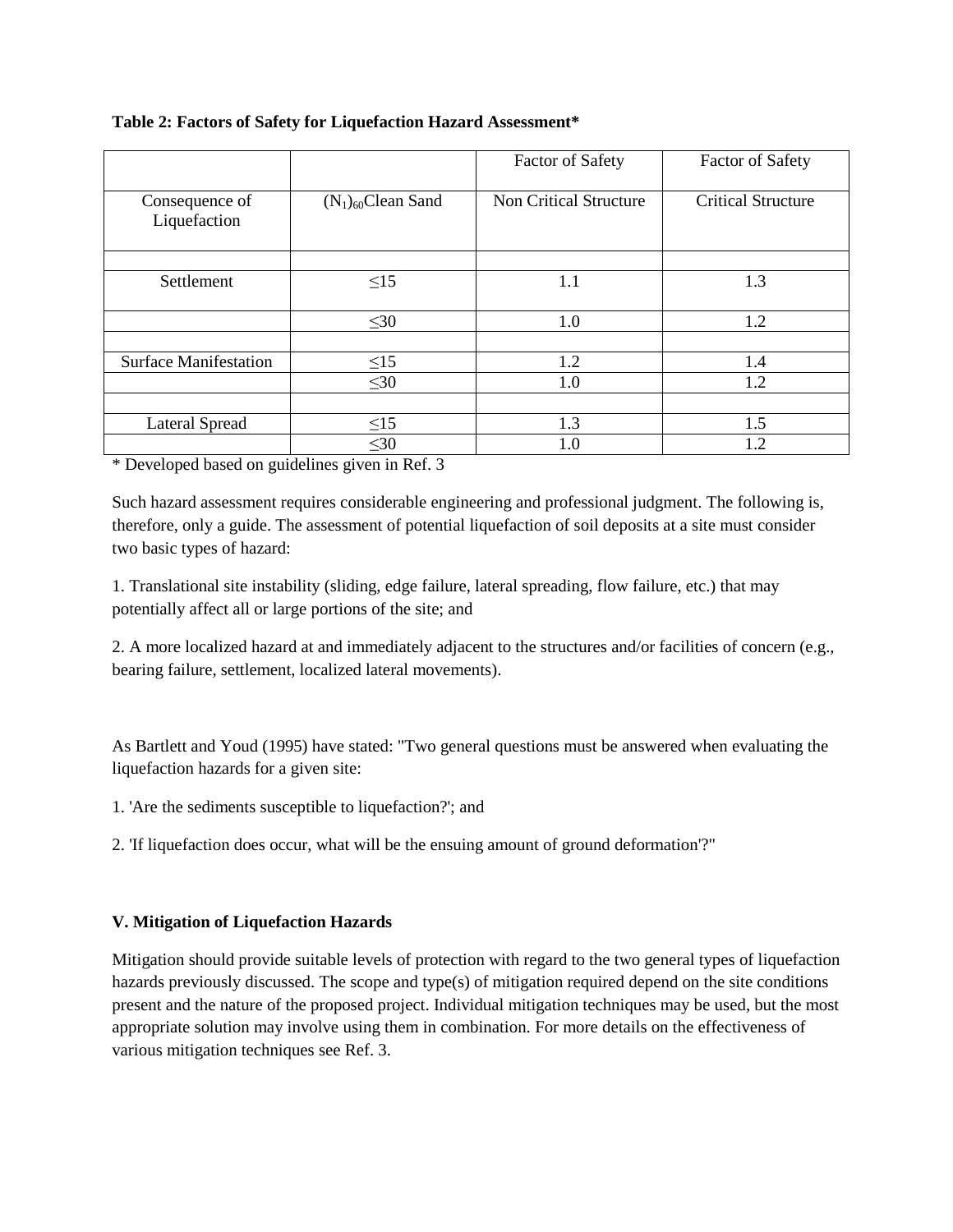## **VI. Reporting**

Reports that address liquefaction hazards may also need to include the following:

A. If methods other than Standard Penetration Test (SPT; ASTM D1586-92) and Cone Penetration Test (CPT; ASTM 3441-94) are used, description of pertinent equipment and procedural details of field measurements of penetration resistance (borehole type, hammer type and drop mechanism, sampler type and dimensions, etc.).

B. Boring logs showing raw (unmodified) N-values if SPT's are performed; CPT probe logs showing raw qc-values and plots of raw sleeve friction if CPT's are performed.

C. Explanation of the basis of the methods used to convert raw SPT, CPT or non-standard data to "corrected" and "standardized" values.

D. Tabulation and/or plots of corrected values used for analyses.

E. Explanation of methods used to develop estimates of field loading equivalent uniform cyclic stress ratios (CSReq) used to represent the anticipated field earthquake excitation (cyclic loading).

F. Explanation of the basis for evaluation of the equivalent uniform cyclic stress ratio necessary to cause liquefaction (CSRliq) at the number of equivalent uniform loading cycles considered representative of the design earthquake.

G. Factors of safety against liquefaction at various depths and/or within various potentially liquefiable soil units.

H. Conclusions regarding the potential for liquefaction and likely deformation and its likely impact on the proposed project.

I. Discussion of proposed mitigation measures, if any, necessary to reduce potential damage caused by liquefaction to an acceptable level of risk.

J. Criteria for SPT-based, CPT-based, or other types of acceptance testing, if any, that will be used to demonstrate satisfactory remediation.

# **VII. Definitions**

| ASTM | American Society for Testing and Materials                                                                                                                                                                   |
|------|--------------------------------------------------------------------------------------------------------------------------------------------------------------------------------------------------------------|
| CPT. | Cone Penetration Test (ASTM D3441-94).                                                                                                                                                                       |
| CSR. | Cyclic stress ratio — a normalized measure of cyclic stress severity, expressed as<br>equivalent uniform cyclic shear stress divided by some measure of initial effective<br>overburden or confining stress. |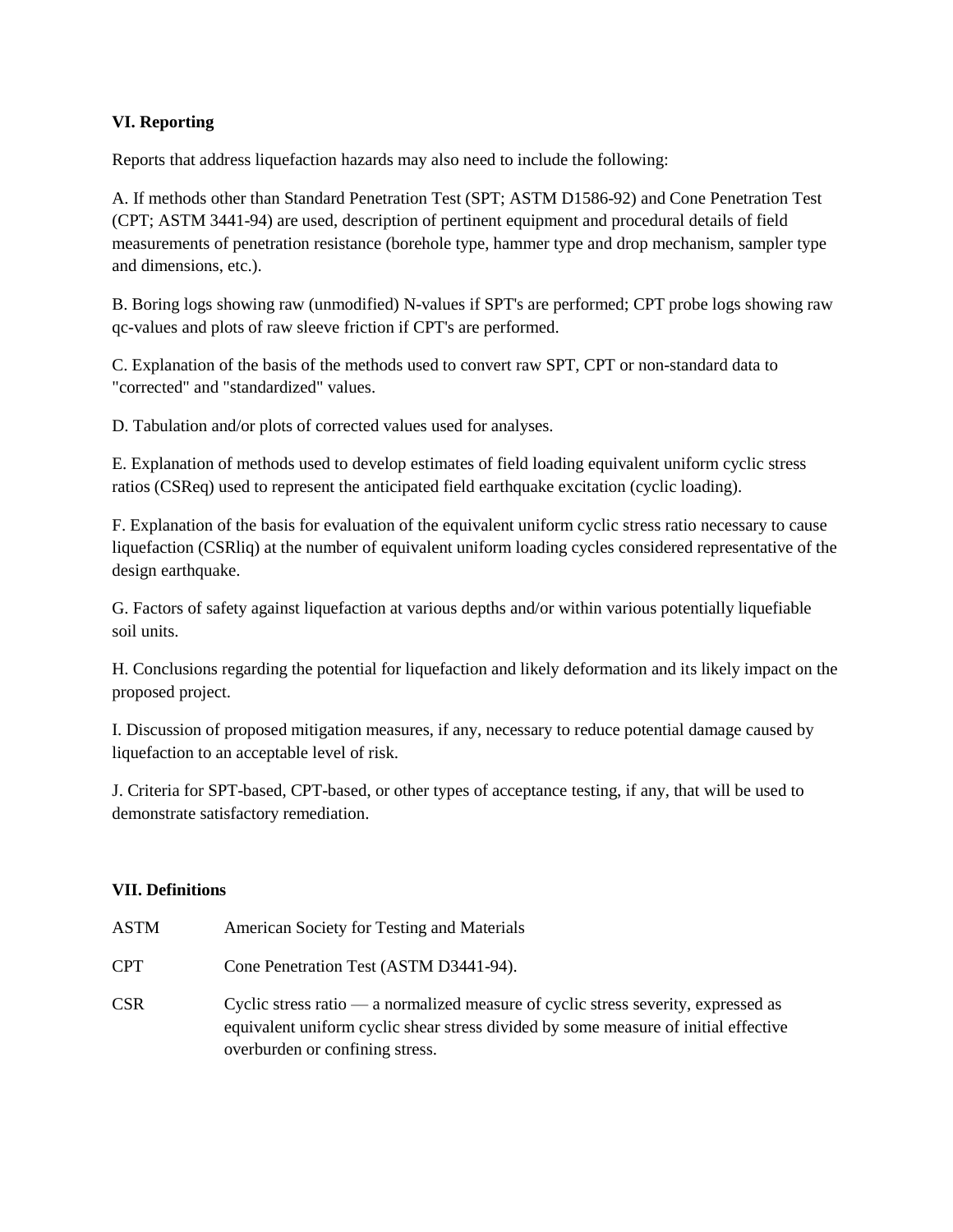| CSReq              | The equivalent uniform cyclic stress ratio representative of the dynamic loading imposed<br>by an earthquake.                                                                                                     |
|--------------------|-------------------------------------------------------------------------------------------------------------------------------------------------------------------------------------------------------------------|
| <b>CSRliq</b>      | The equivalent uniform cyclic stress ratio required to induce liquefaction within a given<br>number of loading cycles [that number of cycles considered representative of the<br>earthquake under consideration]. |
| <b>FS</b>          | Factor of safety — the ratio of the forces available to resist failure divided by the driving<br>forces.                                                                                                          |
| <b>Ground Loss</b> | Localized ground subsidence.                                                                                                                                                                                      |
| Liquefaction       | Significant loss of soil strength due to pore pressure increase.                                                                                                                                                  |
| $\mathbf N$        | Penetration resistance measured in SPT tests (blows/ft).                                                                                                                                                          |
| $N_1$              | Normalized SPT N-value (blows/ft); corrected for overburden stress effects to the N-<br>value which would occur if the effective overburden stress was 1.0 tons/ft2.                                              |
| $(N_1)_{60}$       | Standardized, normalized SPT-value; corrected for both overburden stress effects and<br>equipment and procedural effects (blows/ft).                                                                              |
| PI                 | Plasticity Index; the difference between the Atterberg Liquid Limit (LL) and the<br>Atterberg Plastic Limit (PL) for a cohesive soil. $[PI(\%)=LL(\%)-PL(\%)]$ .                                                  |
| $q_c$              | Tip resistance measured by CPT probe (force/length2).                                                                                                                                                             |
| $q_{c,1}$          | Normalized CPT tip resistance (force/length2); corrected for overburden stress effects to<br>the qc value which would occur if the effective overburden stress was 1.0 tons/ft2.                                  |
| <b>SPT</b>         | Standard Penetration Test (ASTM D1586-92).                                                                                                                                                                        |
| <b>UBC</b>         | The Uniform Building Code, published by the International Conference of Building<br>Officials (ICBO, 1997), periodically updated.                                                                                 |

# **VIII. References**

- (1) Andrus, R., Stokoe, K.L., and Chung, R.M. (1999). "Draft Guidelines for Evaluating of Liquefaction Resistance using Shear Wave Velocity Measurements and Simplified Procedures," Report No. NIST IR-6277, National Institute of Standards and Testing, Gaithersburg, MD.
- (2) Bartlett, S.F., and Youd., T.L. (1995). "Empirical Prediction of Liquefaction-Induced Lateral Spread," Journal of Geotechnical Engineering, Vol. 121(4), pp. 316-329.
- (3) Martin G.R., and Lew M. (Editors) (1999). "Recommended Procedures for Implementation of DMG Special Publication 117 – Guidelines for Analyzing and Mitigating Liquefaction in California," Southern California Earthquake Center, University of Southern California, March.